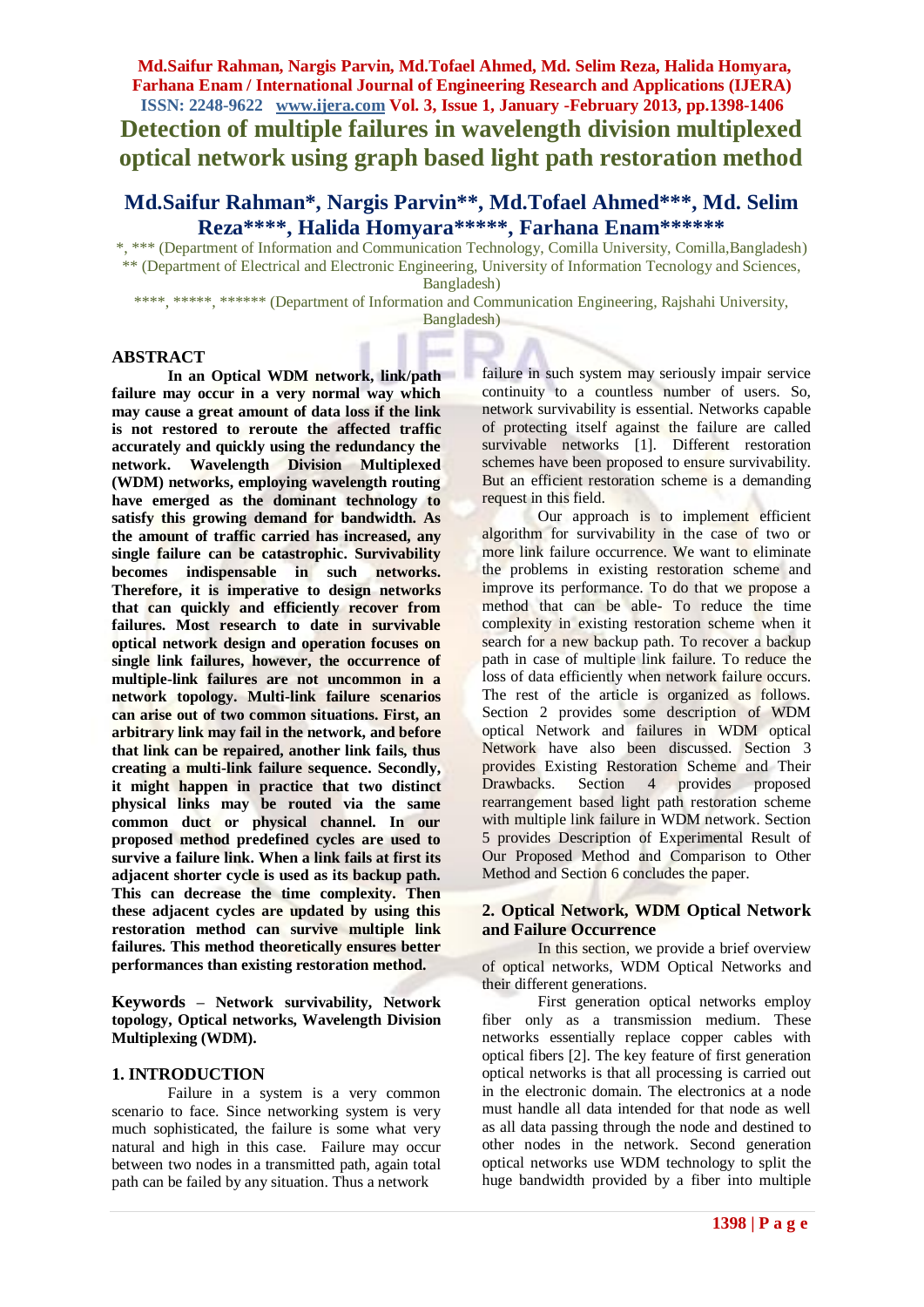wavelength channels, that can be used to support multiple transmissions simultaneously. Also, some of the switching and routing functions that are performed by the electronics in first generation optical network can be carried out in the optical domain in second generation optical networks. Second generation optical networks are over different types of services to the higher network layers. The most commonly used service is the lightpath service. A lightpath [3] is a dedicated connection on a wavelength between two nodes in the network, such that no electronic conversion takes place on the path between these two nodes. Second generation optical networks employ WDM technology, they are also known as WDM networks. A typical WDM link is shown in Fig. 1





It consists of a set of transmitters, optical amplifiers and receivers. The transmitters are lasers, each supporting one wavelength. The outgoing signals from different transmitters are multiplexed together using a multiplexer. The power amplifier immediately after the multiplexer amplifies the combined signal. The signal after traveling some distance on fiber may need amplification again due to attenuation; this task is carried out by an amplifier. Finally, at the destination, the combined signal is amplified again and de-multiplexed. Due to demultiplexing, the signal is split into different wavelengths which are converted to the electronic domain using photodetectors, where each photo detector is tuned to a specific wavelength.

In WDM optical networks the basic following types of failures can be occurred by [4].Link failures: Link failure usually occurs because of cable cuts. When a link fails, all its constituents fibers will fail. Node failures: Nodes failures occur because of equipment failure at network nodes. This type of failure may be the cause of all link failures which are connected to this node. Fiber failures: A fiber may fail due to the failure of its end components (multiplexers/de-multiplexers) in WXC (Wavelength Cross Connect).Channel failures: This also possible in WDM networks. A channel failure is usually caused by the failure of transmitting and/or receiving equipment operating on that channel (wavelength).

### **3. Existing Restoration Scheme**

In survivable WDM networks, the lightpath that carries traffic during normal operations is known as the primary lightpath. When a primary Lightpath fails, the traffic is rerouted over a new lightpath known as the backup lightpath. In protection schemes, both primary and backup lightpath are computed before a failure occurs. In restoration schemes, a backup lightpath is discovered dynamically for a primary lightpath after a failure occurs. There similar restoration methods are may be two categories one is reactive and another is proactive. The proactive or reactive schemes can be either link based or path based [5].

The proactive or reactive schemes can be either link based or path based [1]. In *link based methods*  select an alternate path between the end nodes of the failed link. This alternate path along with the intact part of the primary path is used for the recovery. The method is illustrated in Fig. 2. the figure shows a primary lightpath, A-B-D-G-H, and a backup lightpath, A-B-C-E-D-G-H is used when link B-D fails. It can be observed that A-B-C-E-D-G-H is routed around link B-D while retaining the working segment of A-B-D-G-H.



Fig. 2 link-based backup path reservations In the case of path based methods, a backup path is computed between the end nodes of the failed primary lightpath. The backup path can use any wavelength independent of the one used by the corresponding primary lightpath [1]. The path-based restoration method is illustrated in Figure 3. Figure shows a primary lightpath, A-B-D-G-H, and its backup lightpath, A-C-E-G-H, on a given wavelength. Note that A-C-E-G-H is established between the end nodes of A-B-D-G-H, and the working segment of A-B-D-G-H is not utilized by A-C-E-G-H.



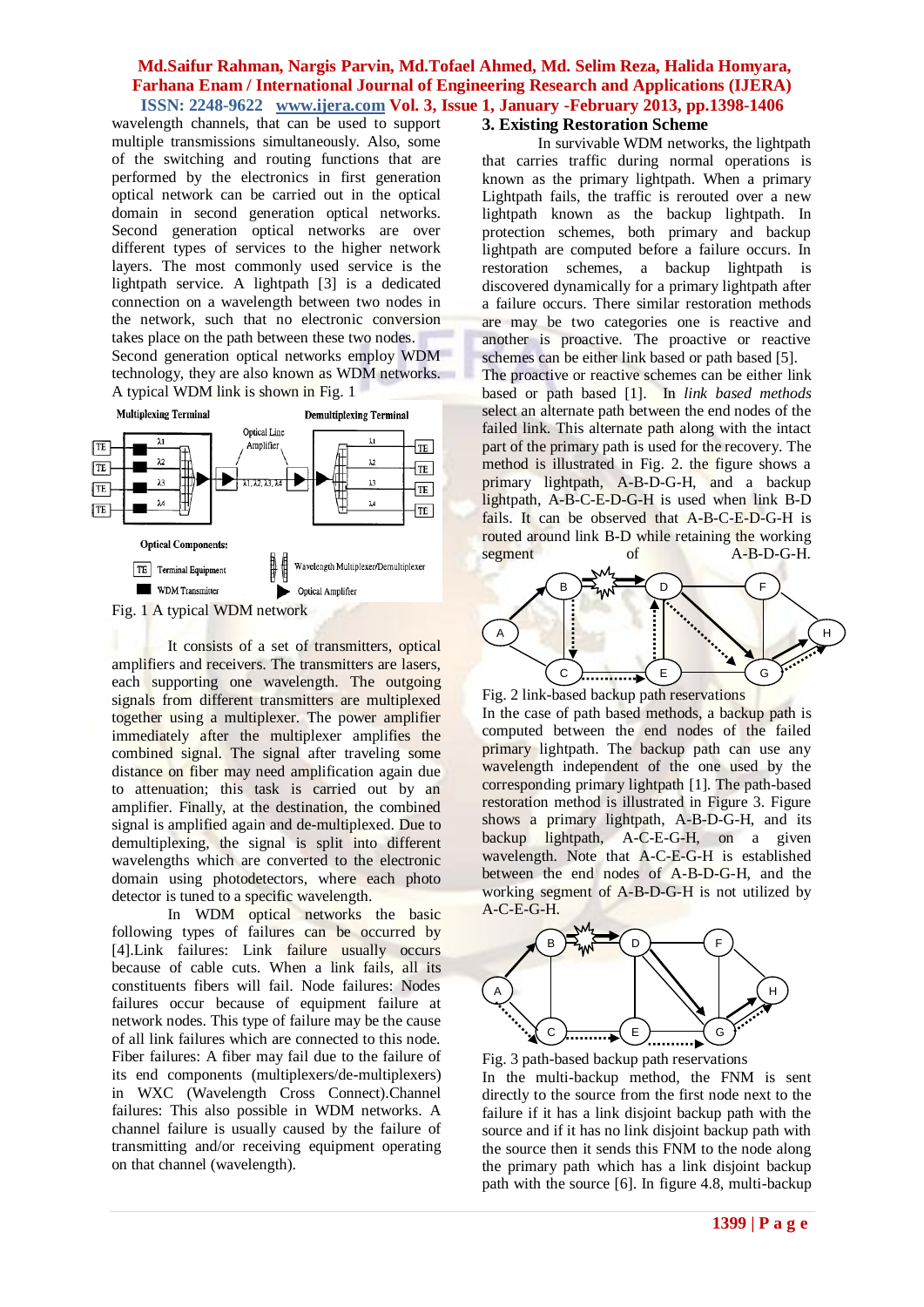method is shown. When link B-C fails in the primary path A-B-C-G-K. Then C sends the Setup Message to the source node A using the path C-F-E-H-A to configure the cross connects along the path. Then the source node resends the lost traffic through the path A-H-E-F-C and rest of active link C-G-K in primary path is used. Thus hops needed to restore the path are 4.



with failure Fig.4. (a) multi-backup method notification,



Fig.4. (b) retransmission of data using selected backup path.

In [7] a new scheme is proposed, according to this scheme backup lightpath is computed in advance like active method but unlike the active method it uses some alive links in the primary path for making the traffic travels less path thus making the restoration time less i.e. link disjoint is not required for the backup lightpath for the sake of restoration time. According to this method backup path between two end nodes vi and vi is calculated dynamically using the routing table of the adjacent nodes of the first node next to the failure where the backup path may use some of the links of the primary path if they are alive after the failure. Like in multi-backup active method we are referring the failure notification message as FNM and Setup Message to configure the intermediate crossconnects as SM. According to this method, under single link failure assumption, a primary light path is computed [7]. A backup path from each node along the primary path is also computed. Before failure the primary path is determined between a source and destination node pair by using Dijkstra's algorithm that includes the path with minimum number of hops between the source and destination nodes. If a link fails, the first node next to the failure detects the failure and it then sends a Setup Message to the source using the shortest path to the source. During the calculation of the backup path, shortest path from each node to the source node is considered as the backup path and is computed according to the following algorithm [8].

## **3.1 The Algorithm**

Let the next node after the failure to be **f** and **f** has a backup path **b** to the source.

- 1. Set  $\mathbf{p} =$  infinite
- 2. **for** each node adjacent to **f**

3. Calculate the shortest path to the source by using Dijkstra's Shortest Path algorithm and call it **temp\_p**

If **temp p** is shorter than **p** then set  $p =$  **temp p** 

6. **If**  $\cos t$  of **p** is  $\cos t$  of **b** then

7. Send the Setup Message to the source using **p** and send the lost data from the **source**.

#### **3.2 Example of the Algorithm**

Existing rearrangement based lightpath restoration scheme for link failure restoration is described for the following network shown in figure 4. (a). Here in figure 5. (a), link failure occurs between node B and C along the primary path A-B-C-G-K where node



Fig. 5 rearrangement based light path restoration scheme (a) sending FNM and (b) restoring path

A is the source node and node K is the destination. After the failure, node C detects it and sends the SM using the path C-F-B-A though it has the path B-A which is not link disjoint to the primary path. Then A resends the lost traffic through A-B-F-C path (fig. 5 (b)) and uses the path C-G-K as well. Here, hops needed to restore is 3 which is reduced in this network and will be reduced in a great amount when number of nodes will be much higher than this network.

### **4. Proposed rearrangement based light path restoration scheme**

In proposed method to transmit traffic from source to destination Dijkstra's algorithm is used to establish primary shortest path between sources and destination. After selecting the primary path source transmits data to destination. Here every link weight is equal, or unequal and shortest path is the path with shortest path length. To survive single or multiple links failure all the independent cycles are determined. Every node or host stores its all adjacent cycles. Every link can be attached with one or two cycles. To restore a backup path of failure link the shortest adjacent cycles of this failure link is used. After restore a failure link all the nodes of this link adjacent cycles update their cycles. Descriptions of the proposed method are illustrated with example in the following.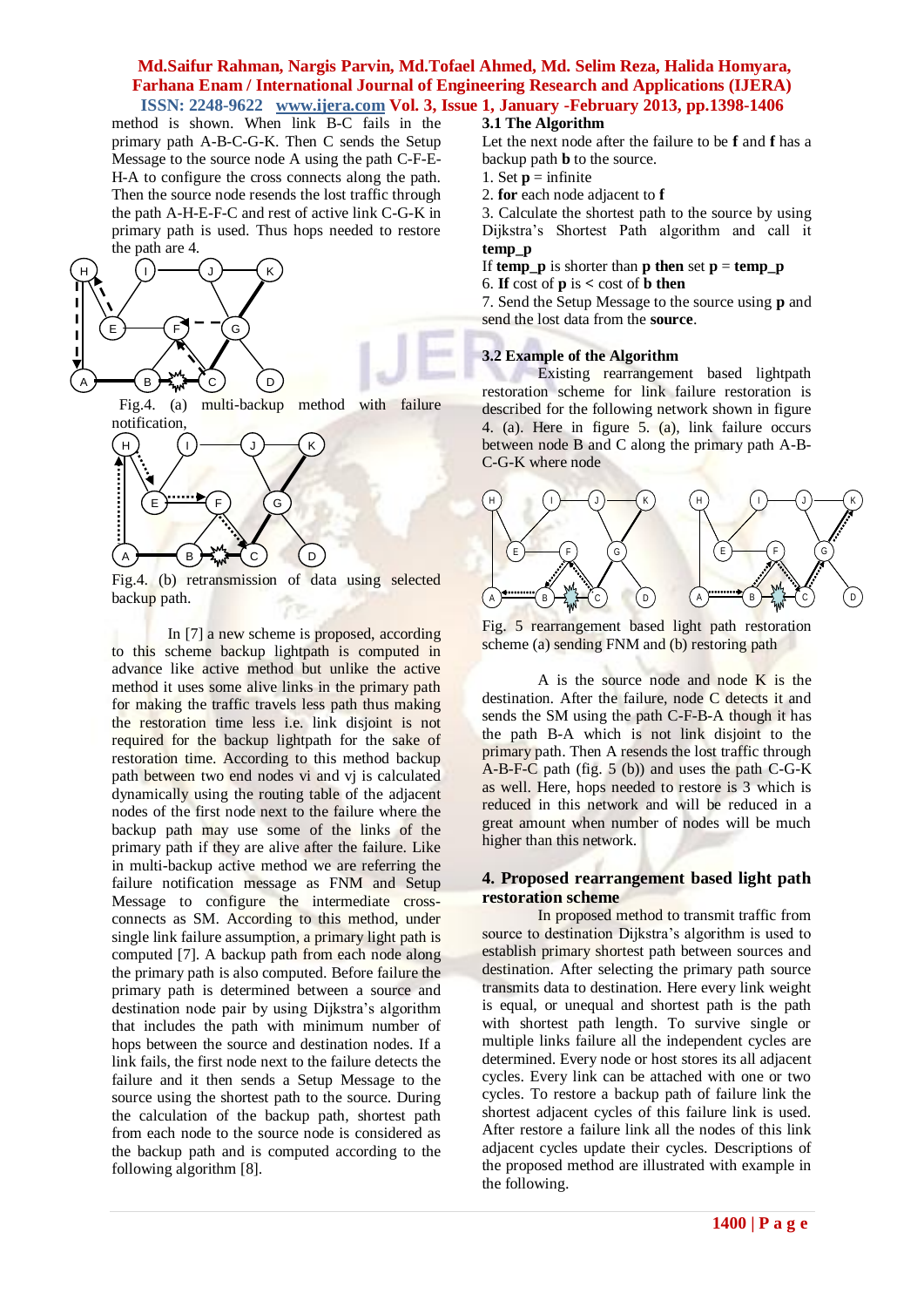According to our proposed method fig. 6 (a) consists of the independent cycles 1-2-3-1, 2-5-3-2, 1-3-7-4- 1, 3-5-7-3, 7-8-5-7 and 5-8-6-5. Here node 1 contains the cycles 1-2-3-1 and 1-3-7-4-1 and all the link backup paths of these cycles, similarly other nodes contain their adjacent cycles and their link backup paths. Here 1-2-3-1 cycle can provide the backup path for link 1-2 by 1-3-2, 2-3 by 2-1-3 and 1-3 by 1-2-3.



Fig. 6 (a) independent cycles (b) update of cycles. Similarly other cycles can provide backup paths for their adjacent links. In this figure 1-2 is an external link so it is adjacent to one independent cycle and has one backup path, 2-3-1 on the other hand 1-3 is an internal link, so it is adjacent with two independent cycles and has two backup paths, one is 1-2-3 and another is 3-7-4-1. The shortest cycle is used to recover the backup path in case of internal link. Fig. 6(b) shows that when external link 2-5 fails then its adjacent cycle is destroyed. When internal link 1-3 fails its two adjacent cycles 1-2-3-1 and 1-3-7-4-1 updated into 1-2-3-7-4-1.

In fig. 7 if node-2 is the source and node-9 is the destination then using Dijkstra's Algorithm 2- 3-5-6-9 is selected as primary path. Now if the link 2-5 goes down then at first node-5 detects the failure and link 2-5 is protected by its adjacent cycle 2-5-3- 2. Then node-5 sends the FNM to the source along 5-3-2. When the FNM is reached to the source node-2 then the source node retransmits the affected traffics along the restored path 2-3-5-6-9. Though the link 2-5 is an external link, its adjacent cycle 2- 5-3-2 is destroyed.



Fig. 7 single link failure protection

In fig. 8 if node-3 is the source and node-11 is the destination then the primary path 3-5-6-8-9-11 is selected. Now if the links 5-8, 5-7 and 8-9 fail at the same time or one after another then at first the node-8 detects the 5-8 failure then it tries to send the FNM to the source using the failure adjacent cycle 5-8-7- 5(active path 8-7-5 is used as the backup path for 5- 8). But the failure of link 7-5 blocks the FNM. Then node-8 uses it's another failure backup cycle 5-8-6-5 (the active portion of the backup cycle as 8-6-5 is used as the backup path for link 5-8) and sends the FNM to the source along 8-6-5-3. Here 5-8 is an

internal link its adjacent two cycles 5-6-8-5 and 5-8- 7-5 are converted into a new cycle 5-6-8-7-5, again for the failure 5-7, its adjacent cycles are converted into a new cycle. Now source node-3 retransmit the affected traffic along the restored path 3-5-6-8-9-11 but the failure of link 8-9 (internal link) again blocks the traffics. Then its adjacent shorter cycle is similarly used to restore the new backup path against failure link 8-9.



Fig.8 multiple links failure protection

Here cycle 8-9-6-8 is shorter than 8-9-11-10-8, so first cycle is used to restore the backup path. Here node-9 detects the failure and sends the FNM to the source along 9-6-5-3 then the source node-3 retransmits the affected traffics along the new backup path 3-5-6-9-11. Note that when external link on primary path and any other link on its adjacent independent cycle fail then second failure link uses its adjacent active cycle to restore backup path.

#### **4.1 Algorithm for Proposed Method**

The algorithm for finding shortest path between two nodes source to destination and the algorithm for finding shortest path are included in this section

In the following algorithm,  $u:$  = Extract Min (Q) searches for the vertex *u* in the vertex set *Q* that has the least  $d[u]$  value. That vertex is removed from the set *Q* and returned to the user [12].

- 1 function Dijkstra (G, w, s)
- 2 **for each** vertex v in V [G]
- $3 \text{ d}[v] := \text{infinity}$
- 4 previous[v]:  $=$  undefined
- $5 \text{ d[s]} := 0$
- 6  $S: =$  empty set
- 7  $Q: = set of all vertices$
- 8 **while** Q is not an empty set
- 9  $u: =$  Extract Min  $(Q)$
- 10  $S: = S$  union  $\{u\}$
- 11 **for** each edge (u, v) outgoing from u
- 12 **if**  $d[v] > d[u] + w(u, v)$
- 13  $d[v] := d[u] + w(u, v)$
- 14 previous[ $v$ ]:= u

If we are only interested in a shortest path between vertices *s* and *t*, we can terminate the search at line 9 if  $u = t$ .

Now we can read the shortest path from *s* to *t* by iteration:

 $1 S$ : = empty sequence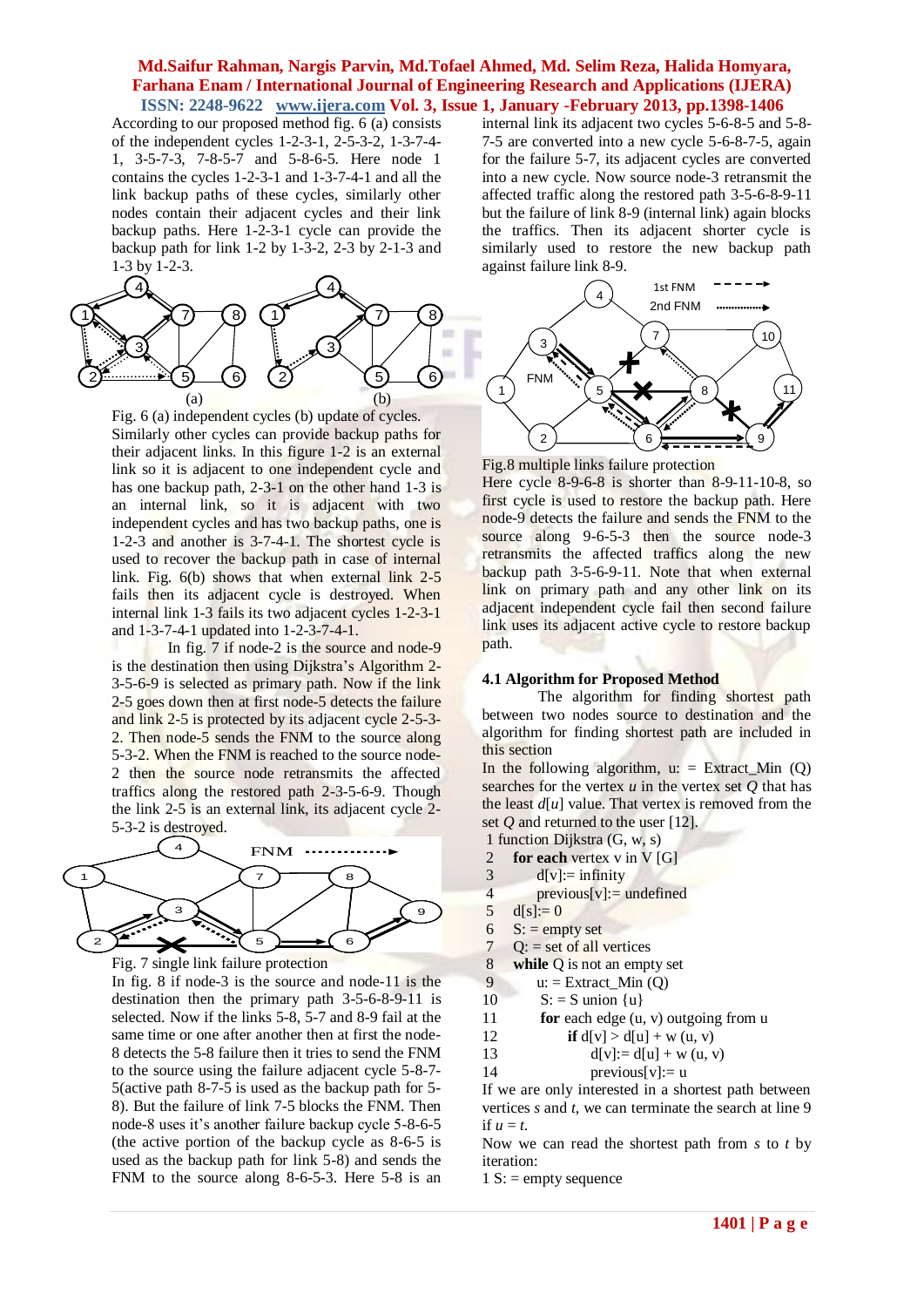$2 u: = t$ 

3 **while** defined u

4 insert u to the beginning of S

5  $u: = \text{previous}[u]$ 

Now sequence *S* is the list of vertices on the shortest path from *s* to *t*.

At first we have to determine all the independent cycle in the network graph G (i, j). In our approach every node contain all of its adjacent independent cycle. Only one or two cycle can be adjacent with a link. When a link failure occurs in the primary path then we determine the independent cycle (sorter cycle in case of two adjacent independent cycles) adjacent to that failure link. After a link failure occurs all the nodes of the independent cycle adjacent to the failure link update there containing cycle which is adjacent to that failure link. (If the failure link has two adjacent independent cycle then these two cycles create a new cycle otherwise the cycle breaks) Then all other links of that cycle except failure link is used as the backup path of that failure link. The first node next to the failure link just sends an FNM (Failure Notification Message) to the source then the source resends the traffic along with this new path. When two or more links fail simultaneously (in case of multiple link failure) always active cycle works for surviving iteratively.

All the independent cycles in the network are determined and every node has to store its adjacent cycles. By using this cycle backup path nodes adjacent links can be protected.

1. Compute the shortest path, p*(l)* between node pair *(s, d)* using Dijkstra's algorithm for simplicity assume that the primary path consists of a shortest sequence of nodes.

2. If a link failure is detected by  $p(i)$  node on the primary path

Then set check  $=0$ ,  $Max=$  number of adjacent cycles to p*(i) node*

2.1 For 
$$
(j=1 \text{ to } Max)
$$

If 
$$
p(i) =
$$
 backuplink(s) and  $p(i) =$  backuplink(e)

Then replace the failure link by active path between failure link adjacent nodes in the used cycle.

Set 
$$
check=I
$$
 and break  
Set  $length$ =active backup cycle

length

End loop

2.2 if *(check=1)*

 Set a new backup path p*(m)* where m=*l*+*length*

Else No path avail able

End If

3. Then the node by which the failure is detected, send the setup message using the from  $p(i+m)$  to p*(1)*

4. Then affected traffics are retransmitted along the selected new backup path.

5. Then all the nodes on adjacent cycle to the failure link just update their affected cycle.

6. If another failure is detected again start from step 2 to establish a new backup path.

We have implemented our proposed algorithm by C language. We have tested our implemented algorithm or program for the various graphs. In our implementation at first we determine all the independent cycles of the network using the link adjacent matrix and the cost matrix. In adjacent matrix  $e_{ij} = 1$  for  $i \neq j$  and  $e_{ij}$  belongs to *E*. Where *E* is a set of edges otherwise  $e_{ij} = 0$ . In cost matrix  $c_{ij}$  =weight for  $i \neq j$  and  $c_{ij}$  belongs to *E*. Where *E* is a set of edges otherwise  $c_{ij} = 0$ . Then all the cycles are determined from the matrix are as above figure.





Where first chart represents the cycles before failure and its first column represents the number of cycle's node. Second chart represents the cycles after two or more failures and its first column represents the number of cycle's node. Then by using first chart's cycles we can establish the backup path for the single failure link and rearrange them as second chart, we can establish the backup path for the multiple failure links. In the following figure independent cycles before failure and initial primary path, Independent cycles after one link failure and backup path, and Independent cycles after two links failure and corresponding backup path are shown from implementing output.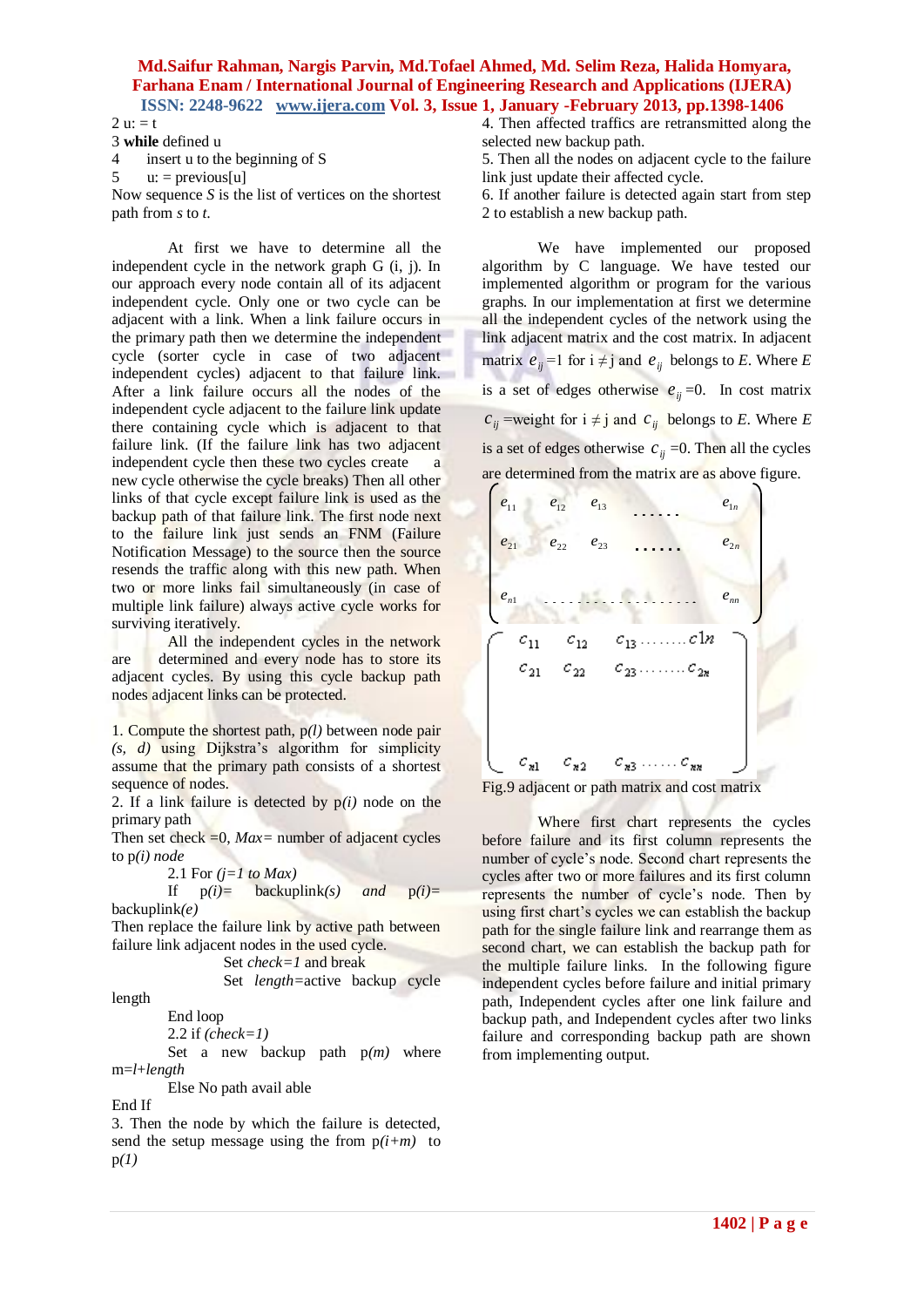

Fig.10 Input graph, Independent cycles before failure, Independent cycles after one link failure, Independent

cycles after two links failure

### **5. Experimental Result, and Comparison to other Methods**

To analysis the experimental results we consider every link weight is equal or may unequal. In time complexity depends on searching strategy. The algorithm which can reduce nodes to recover path or establish path for transmitting data is better. Because every node of transmission line need some time to process data. Similarly the algorithm which can reduce this time complexity can work fast.

#### **5.1 Description of Experimental Result with single Link Failure**

To analysis the result, we have considered node 1 as source and node 21 as destination in figure:  $6.1$ ,  $6.2$ ,  $6.3$  and  $6.4$ . Then using Dijkstra's algorithm the primary path is 1-6-11-16-21 selected. If the link 11-16 fails, then to survive the single failure link by existing methods and our proposed method are given in the following.

#### **5.1.1 Path based method**

As the link 11-16 fails, the node 16 sends a acknowledgement to the destination node 21 and then node 21 sends a set up message to the source node 1 via the path 21-19-15-10-5-2-1 which is link disjoint from the primary path. Then node 1 resends the lost traffic through the path 1-2-5-10-15-19-21. This method needs 6 nodes to recover 11-16 links after fails.



Fig. 11 single link failure protection with path based method.

#### **5.1.2 Multi backup method**

When the link failure between node 11 and node 16 occurs along the primary path 1-6-11-16-21 the first node next to the failure, 16, as it is a directly connected to the source with a link disjoint backup path, sends the Setup Message to the source node 1 using the path 16-15-10-5-2-1 to configure the cross connects along the path. Then node 1 resends the lost traffic through the path 1-2-5-10-15-16 and rest of the active link 16-21 in the primary path is used. This method needs 5 nodes to recover 11-16 links after fails.



Fig. 12 single link failure protection with multi backup method.

#### **5.1.3 Rearrangement based method**

The first node next to the failure detects the failure and it then sends a Setup Message to the source using the shortest path to the source *et al* [11]. During the calculation of the backup path, shortest path from each node to the source node is considered as the backup path. In the figure after link 11-16 fails, node 16 sends the setup message to source node 16 using shortest 16-17-12-7-3-1 then node 1 resends the lost traffic using 1-3-7-12-17-16- 21. . This method needs 4 nodes to recover 11-16 links after fails.



Fig. 13 single link failure protection with rearrangement based method.

#### **5.1.4 Our Proposed Method**

According to our proposed method 11-16 link has two adjacent independent cycles 11-16-17- 11 and 11-16-15-10-11 here first cycle is sorter than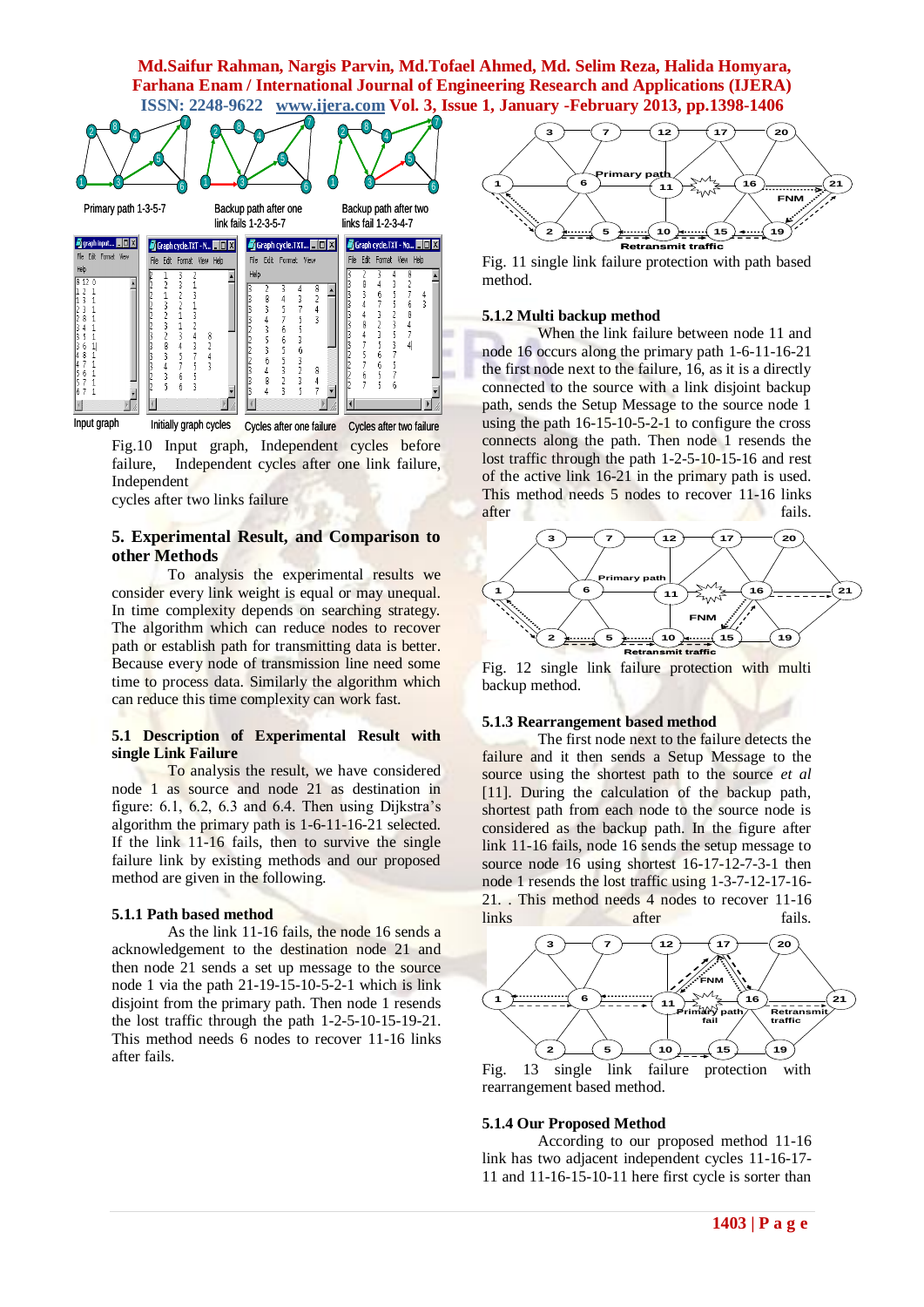second so for 11-16 link failure 11-16-17-11 is used as protection cycle of 11-16 link. Then 16 send an FNM to A using 16-17-11-6-1 and 1 resends the traffic to 21 using 1-6-11-17-16-21. Then 11, 10, 15, 16 and 17 nodes update their cycle which contains 11-16 links. As 11 update its 11-16-17-11 or 11-16- 15-10-10 by 11-10-15-16-17 Cycle. . This method needs 4 nodes to recover 11-16 links after fails.



Fig. 14 restoration of backup path for a Single failure link by independent cycle in our proposed method.

#### **5.2 Description of Experimental Result with Multiple Links Failure**

To recover multiple failures in the following network, we have considered source 1 and destination 12 then the primary path is 1-2-5-6-9-12 is selected. When first failure occurs at link 2-5 then according to *"Dual-Link Failure Resiliency through Backup Link Mutual Exclusion*" method backup path will be 1-4-7-10-13-12 (in case of *"Link Protection Failure Independent Protection (LP-FIP)"*). In this case backup path is mutually exclusive to the primary path by Chandak *et al* [2]. Now if 4-7 link fails there is no any mutually exclusive path then the network is block for the affected traffics. Because there is no any mutual exclusive backup path for 4-7 link



Fig. 15 multiple failure restoration using (a) existing dual-link failure resiliency through backup link mutual exclusion method (b) proposed method In our proposed method, the primary path is 1-2-5-6- 9-12.When the link 2-5 fails, then the back up path 1-4-5-6-9-12 is established by using the cycle 5-4-1- 2-5. When second failure occurs at the link 5-6, then the back up path 1-4-7-6-9-12 is established by using the cycle 6-7-4-5-6.

### **5.2.1 Comparison Result with Other Existing Method**

To compare the performance of our proposed, we have compared our proposed method with existing path based method, multi backup method and rearrangement based method in case of single link failure and with *LP-FIP* method in case of multiple links failure.

### **5.2.2 Comparison Results with existing methods in case of single link failure**

In figure: 11, 12, 13 and 14 when link 11- 16 fails then the number of nodes required to restore the backup path, selecting path to notify the failure and the new restored backup path are as following Table I. from this table we can show that to restore a backup path to notify the failure to source, path based method needs 8 nodes, Multi Backup Method needs 6 nodes, existing rearrangement based method needs 5 nodes and Proposed Method needs only 4 nodes. So our proposed method reduced the number of nodes to transmit failure notification to the source node from first node next to the failure link.

| $10m$ above four figures. |                      |                             |                       |
|---------------------------|----------------------|-----------------------------|-----------------------|
| Restoration               | N <sub>0</sub><br>of | <b>Used</b><br><b>Nodes</b> | <b>Nodes</b><br>Used  |
| Scheme                    | nodes                | to                          | to                    |
|                           | to                   | Acknowledge                 | <b>Resend Data</b>    |
|                           | Recover              |                             |                       |
|                           | path                 |                             |                       |
|                           |                      |                             |                       |
| Path Based                | 8                    | $16 - 21 - 19 - 15$         | $1 - 2 - 5 - 10 - 15$ |
| Method                    |                      | $10-5-2-1$                  | $19 - 21$             |
|                           |                      |                             |                       |
| Multi                     | 6                    | $16 - 15 - 10 - 5$          | $1 - 2 - 5 - 10 - 15$ |
| Backup                    |                      | $2 - 1$                     | 16-21                 |
| Method                    |                      |                             |                       |
| Rearrange                 | 5                    | $16 - 17 - 11 - 6 - 1$      | $1 - 6 - 11 - 17$     |
| ment Based                |                      |                             | $16 - 21$             |
|                           |                      |                             |                       |
| Proposed                  | 4                    | $16 - 17 - 11$              | $1 - 6 - 11 - 17$     |
| Method                    |                      |                             | 16-21                 |
|                           |                      |                             |                       |
|                           |                      |                             |                       |

Table I. Comparison result for failure link recovery from above four figures.

The experimental results in the following Table II show the required average numbers of nodes to recover a single link failure over the total number of network nodes and links. In fig. 13 we have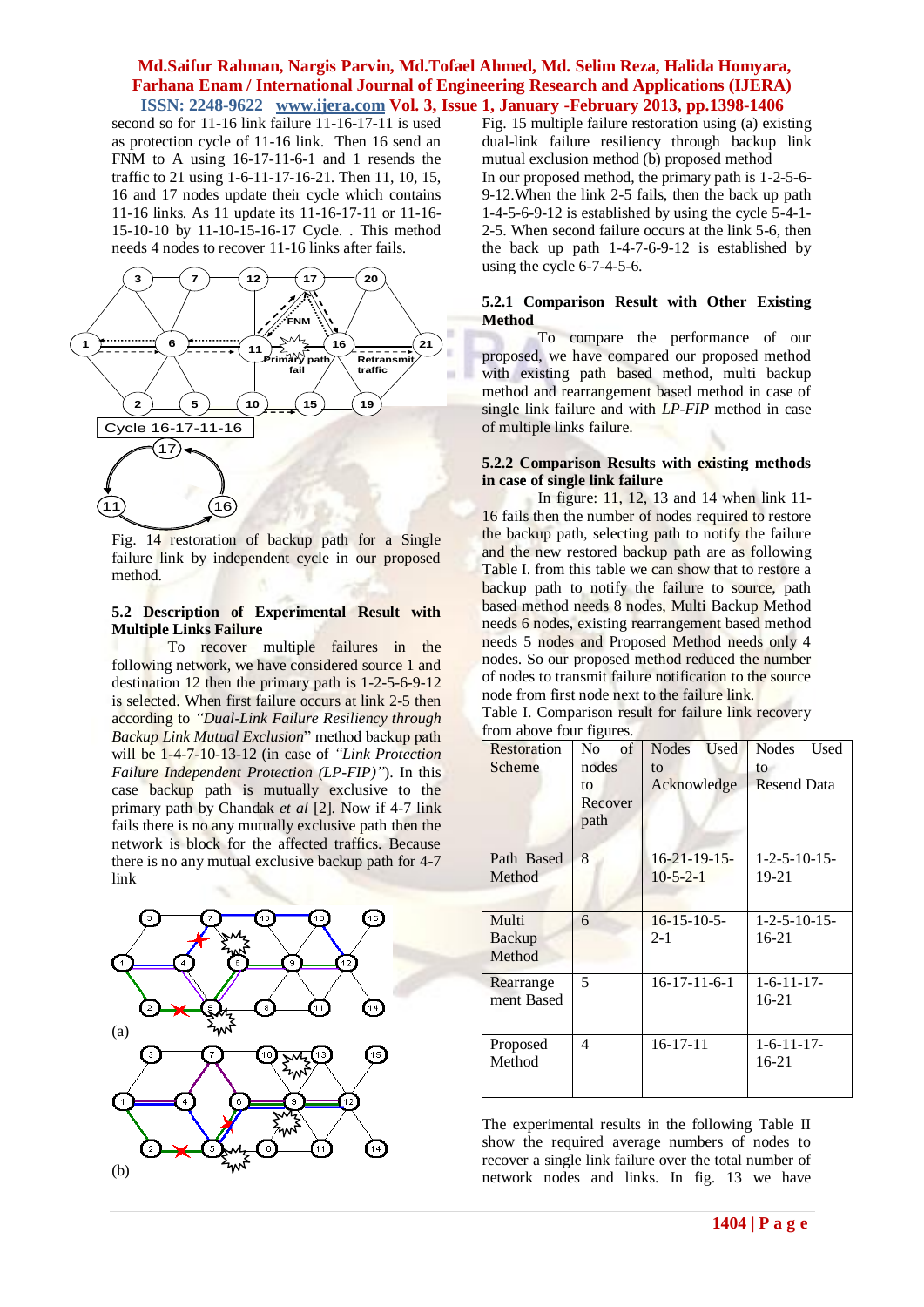compared our proposed method with path based method, multibackup method and existing rearrangement based method in case of single link failure recovery.

Table II Average length of backup paths in various networks (In case single link failure)

| Network                                         | 1  | $\overline{2}$ | 3              | 4  | 5  |
|-------------------------------------------------|----|----------------|----------------|----|----|
| No                                              |    |                |                |    |    |
| of<br>No                                        | 12 | 21             | 2              | 45 | 65 |
| hopes                                           |    |                | $\overline{7}$ |    |    |
| of<br>No                                        | 16 | 25             | 5              | 64 | 83 |
| Links                                           |    |                | $\theta$       |    |    |
| Required No of nodes/hopes for restoring backup |    |                |                |    |    |
| path                                            |    |                |                |    |    |
| path<br>By                                      | 6  |                | 9              | 13 | 17 |
| based                                           |    |                |                |    |    |
| method                                          |    |                |                |    |    |
| multi<br>By                                     | 5  | 6              | 7              | 11 | 13 |
| backup                                          |    |                |                |    |    |
| method                                          |    |                |                |    |    |
| By                                              | 3  | $\overline{4}$ | 6              | 8  | 11 |
| rearrangem                                      |    |                |                |    |    |
| ent based                                       |    |                |                |    |    |
| By                                              | 3  | 4              | 6              | 8  | 11 |
| proposed                                        |    |                |                |    |    |
| method                                          |    |                |                |    |    |



Fig. 16 Average numbers of nodes required to restore backup paths by existing method and proposed method

Table I. shows that the multi backup method can reduce the number of hopes to recover a failure link than path based method. On the other hand the rearrangement based method can show better performance than multi backup method.

### **5.2.3 Comparison Results with Existing Restoration Scheme in Case of Multiple Failures**

The experimental results in the following table show the required number of nodes to recover multiple links failure over the total number of network nodes and network links.

In fig. 17 we have compared our proposed method with LP-FIP in Dual-link failure resiliency along backup link mutual exclusion in case of single link failure and in case of multi links failure.

Table III Average length of backup paths in various networks (With multiple links failure)

| $\mathbf{m}{\mathbf{c}}$ . The contract of $\mathbf{m}{\mathbf{c}}$ in $\mathbf{m}{\mathbf{c}}$ in $\mathbf{c}$ |        |    |    |    |    |    |
|-----------------------------------------------------------------------------------------------------------------|--------|----|----|----|----|----|
| Network No                                                                                                      |        |    | 2  | 3  | 4  | 5  |
| No of hopes                                                                                                     |        | 12 | 21 | 27 | 45 | 65 |
| No of Links                                                                                                     |        | 16 | 25 | 50 | 64 | 83 |
| Required No of nodes/hopes for restoring backup                                                                 |        |    |    |    |    |    |
| path                                                                                                            |        |    |    |    |    |    |
| <b>LP-FIP</b>                                                                                                   | Single | 3  | 5  | 6  | 9  | 13 |
| method                                                                                                          | fail   |    |    |    |    |    |
|                                                                                                                 | Multi  | 8  | 11 | 15 | 23 | 31 |
|                                                                                                                 | fails  |    |    |    |    |    |
| Proposed                                                                                                        | Single | 3  | 5  | 6  | 9  | 13 |
| method                                                                                                          | fail   |    |    |    |    |    |
|                                                                                                                 | Multi  | 6  | 9  | 13 | 17 | 23 |
|                                                                                                                 | fails  |    |    |    |    |    |



Fig. 17 average numbers of nodes required to restore backup paths by LP-FIP and proposed method

### **5.3 Complexity Analysis**

We can express the running time of Dijkstra's algorithm on a graph with m edges and n vertices as a function of m and n using the Big O notation. Each iteration, need  $n*(n+1)/2$ comparisons so complexity in this algorithm to find shortest path is  $O(n^2)$ . In our proposed method to select primary path Dijkstra's algorithm is used. So complexity to select primary path is  $O(n^2)$ . Now if n is the total the number nodes or hops and m is total the number of links or edges aaccording to our proposed method the network has m-(n-1) number of independent cycles in the network where every independent cycle has maximum n nodes. By using these cycles we can determine  $m(n<sub>cm</sub>)$  backup path against every link. So we total comparison for finding backup path m where  $n=m$  or  $n\leq m$ . So the time complexity to search a backup cycle is *O (n).*